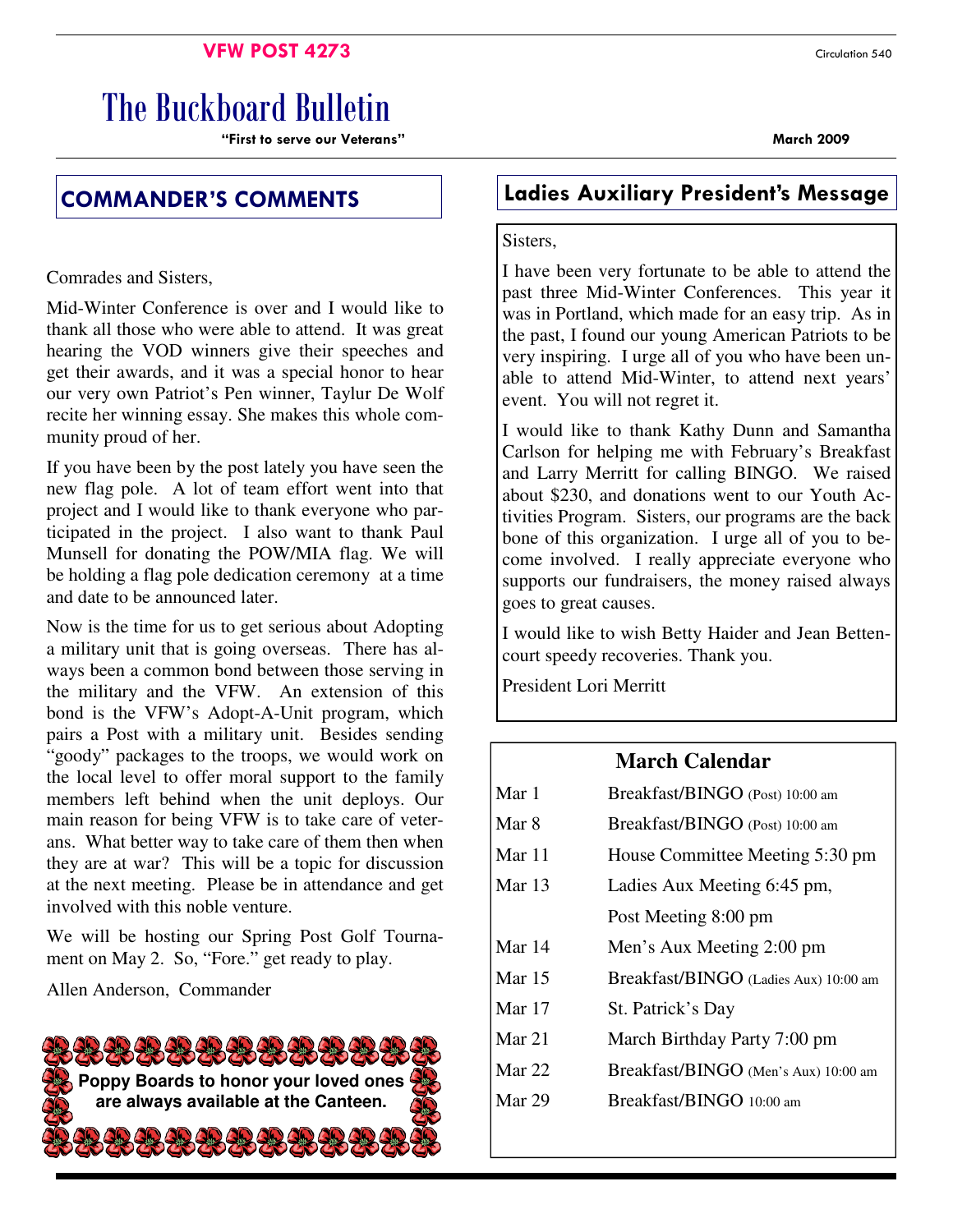#### **From Your Editor**

#### Bert Key

Newsletter articles are due 21 March for the April Newsletter.

Contact your editor at:

**bert.key@us.army.mil** 

#### **Men's Auxiliary President's**

Hey guys. I hope everyone is having a good month. Things have been kind of quiet for activities but I would like to thank my son, Tom Dunn, for helping me with the February breakfast and Darrell Vaughn for calling the BINGO. Our March meeting will be on the 14th and I hope to see as many of you as we can at the meeting. We also have a breakfast on March 22nd. I could use some volunteers to help and if you can not volunteer we would still like to see you there to support the Auxiliary and the Post.

There are still a few of you who have not paid your dues for 2009. If you have not, could you please get those in to me or Larry? Thank you.

Your President, Bob Dunn

#### 2009 Membership

#### **Post 83% Auxiliary 93%**

#### Send in your dues **NOW!**

#### **New members wanted!**

Post Members pay \$26.00 to join and annual dues of \$25.00 per year there after. Ladies Auxiliary Members pay \$25.00 to join and annual dues of \$20.00 a year. Life Memberships available.

Lets make our Post and Auxiliaries 100% Again this year!

### **The Post Chaplain**

 KO Towery's heart surgery went super. He is home and walking everyday as per doctor's orders. Our prayers and good wishes go out to KO and Peggy.

## **The Auxiliary Chaplain Brier Chung**

Get well soon wishes go out to everyone ill this month. Now is the time for colds and flu. Everyone take care.

May the good Lord bless us all.

VA SUICIDE HOT LINE— Telephone: 1-800-273-TALK

Website: www.suicidepreventionlifeline.com

DOD Defense Centers PSYC health: Telephone: 1-866-966-1020

E-Mail: resources@dcoeoutreach.org

### **CANCER PROGRAM UPDATE**

 **Thank you to everyone who came to the post and had Soup & Salad and bought 50-50 tickets for Cancer Aid and Research. Helene Hawkins was the winner. She donated her winnings back to the Cancer Fund, which gave us a total of \$128. A great big thank you to my faithful helpers, Laura Baron, Sharkey and Betty Haider. We will be starting a Raffle for Cancer March 1st, with tickets \$1 each or 6 for \$5. Tickets to be drawn between Breakfast & BINGO on March 15th. Please come out and support the cause. This will be our last big fundraiser for Cancer Aid this year.** 

 **It has been brought to my attention that there is a National Cancer fundraiser called "A DIME A DAY'. I am sorry for such short notice, this program ends for this year on March 31. Your total donation would be \$36.50. Anyone wanting to participate please send your donation to SANDY V.F.W. LADIES AUXILIARY 4273, ATTN: CANCER FUND, PO BOX 1262, SANDY, OR 97055, or drop your dimes off at the post.** 

 **Remember your membership in the Ladies Auxiliary qualifies you for Cancer grants at the Auxiliary and National levels. Please let us know if you are diagnosed with any form of cancer. Our Auxiliary Treasurer has the National Cancer grant forms available.** 

**I hope everyone's DREAMS COME UP RAINBOWS. Thank you again for your generous support. Voriece, Cancer Chairwoman** 

| Post Officers                | 2008-2009         | <b>Auxiliary Officers</b> |                         |
|------------------------------|-------------------|---------------------------|-------------------------|
| Commander                    | Allen Anderson    | President                 | Lori Merritt            |
| <b>Senior Vice Commander</b> | Mike Horttor      | <b>Sr. Vice President</b> | <b>Helene Hawkins</b>   |
| Junior Vice Commander.       | Jim Mitchell      | Jr. Vice President        | <b>Christie Horttor</b> |
| Chaplain Pro Tem             | Marty LeDoux      | Treasurer                 | Jackie Key              |
| Quartermaster                | <b>Tim Wilson</b> | Chaplain                  | <b>Brier Chung</b>      |
| Judge Advocate               | John Lamb         | Secretary                 | Dora Fitzpatrick        |
| Adjutant                     | Al Gagnon         | Guard                     | Kit Spitzengel          |
| Surgeon                      | Dan Copher        | Conductress               | Carol Engblom           |
|                              |                   |                           |                         |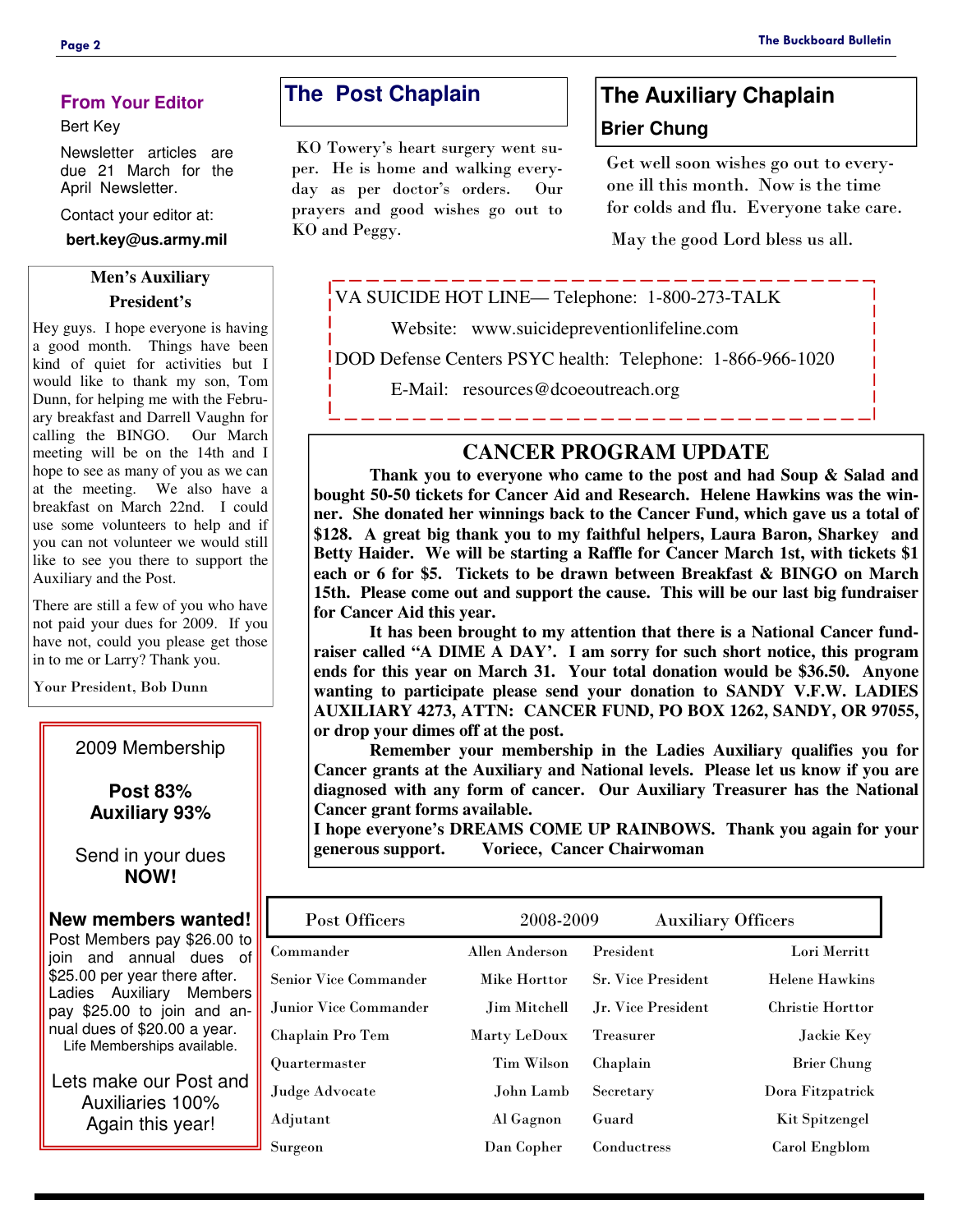#### **REMEMBER BUDDY POPPIES:**

**The Memorial Day BUDDY POPPY distribution in May is coming up soon. Please plan now to set aside a Saturday during May to help. The shifts are only 3 hours long so please plan to sign up for a shift when the list goes up at the post. Line up someone to join you and take a shift together. This is one of our biggest fund raisers. But it is more than a fund raiser, it is a way to honor all veterans and it is good PR for the Post. We will need lots of help from Post members, and members of the Ladies and Men's Auxiliaries, if we want to cover all four Saturdays in May and possibly at a couple of other locations. The more we put into the drive the more we will get out of it.** 

#### **Jim Mitchell**

#### **From the Judge**

**Question:** Is a public school required to fly the U.S. Flag outside and/or in the classrooms?

**Answer:** The Federal Flag Code indicates a flag should fly outside a school building during school hours. The code has no enforcement, that is left up to the state.

**Question:** Can Flag Retirement Burning Ceremonies be public or private?

**Answer:** At the 102nd National Convention, delegates approved a resolution allowing Posts to conduct a ceremony either privately or publicly**.** 

**Question:** Should the POW/MIA flag be flown above or below the VFW flag?

**Answer**: If on one pole, the POW/MIA flag flies above the VFW flag. If two poles, the POW/MIA flag flies under the U. S. flag and the VFW flag is flown on the second pole.

**Question:** Can a U.S. Flag be flown at half-staff at the local level when a member of the Post is deceased?

**Answer:** No. Only the President of the United States or Governor of the state can direct a U. S. Flag to be half-staffed. It is suggested that the VFW organizational flag, if on a separate pole be half-staffed in that case.

**Question:** Are the National By-Laws displayed on the VFW Website?

**Answer:** No, at this time it is not being considered.

### CANTEEN CORNER Lori Merritt

Helene Hawkins put on her annual Prime Rib Dinner that was a huge success. Proceeds from the dinner went to the Bake and Sew Ladies. Great job Helene! And a great big thank you to everyone who supported this wonderful event.

In additions to our Tacos on Wednesday the 11th, Dan Copher will be making his delicious Enchiladas. Do not miss it. We never know when he will be in town long enough to make them again.

We are putting together a Texas Hold 'Em Tournament on March 28, at 3:00 pm. There will be a \$20 buy-in. Please contact the Canteen as soon as possible if you would like to participate in this event. It will be a lot of fun.

A big thank you goes to Al Gagnon for his continued help with Taco Wednesdays. I could not do it without him.

Come in and join us for Breakfast/BINGO's every Sunday this month. The March Birthday Party will be held on the 21st.

Just a reminder, the post is non-smoking. There are still some people who try to violate the policy by smoking in the restrooms or inside at the back door. The House Committee voted last week to reprimand those who violate this law. The first violation will result in a written reprimand. The second and subsequent violations will result in 30 day suspensions of Post privileges. It is not just a good idea, it is the law. Thank you.

See you at the Post!

#### AMERICANISM

Where did all the flags go? Remember how you saw flags everywhere after September 11, 2001. What happened? Now more than ever our Post and Auxiliary members need to display our National Flag everyday and in everyway. Wear a flag pin, replace the worn out flag magnet on your car, put up a flag pole display outside your home and fly it daily. Our Post has a new, bigger and better flag pole . Have you seen it? Just in time for all of us to renew our Americanism with pride. Americanism and patriotism should not be celebrated only on holidays but 365 days a year to show our appreciation for the freedoms we have because so many have fought to defend these freedoms.

May 1st is Loyalty Day. Wear and fly our American flag with pride on Loyalty Day, and reaffirm your loyalty to the United States and for the recognition of the heritage of American freedom.

Ladies Auxiliary committee reports for year 2008-09 are to be turned into Auxiliary President Lori Merritt by March 31, 2009. Remember to report everything your committee did from April 1, 2008 to March 31, 2009.